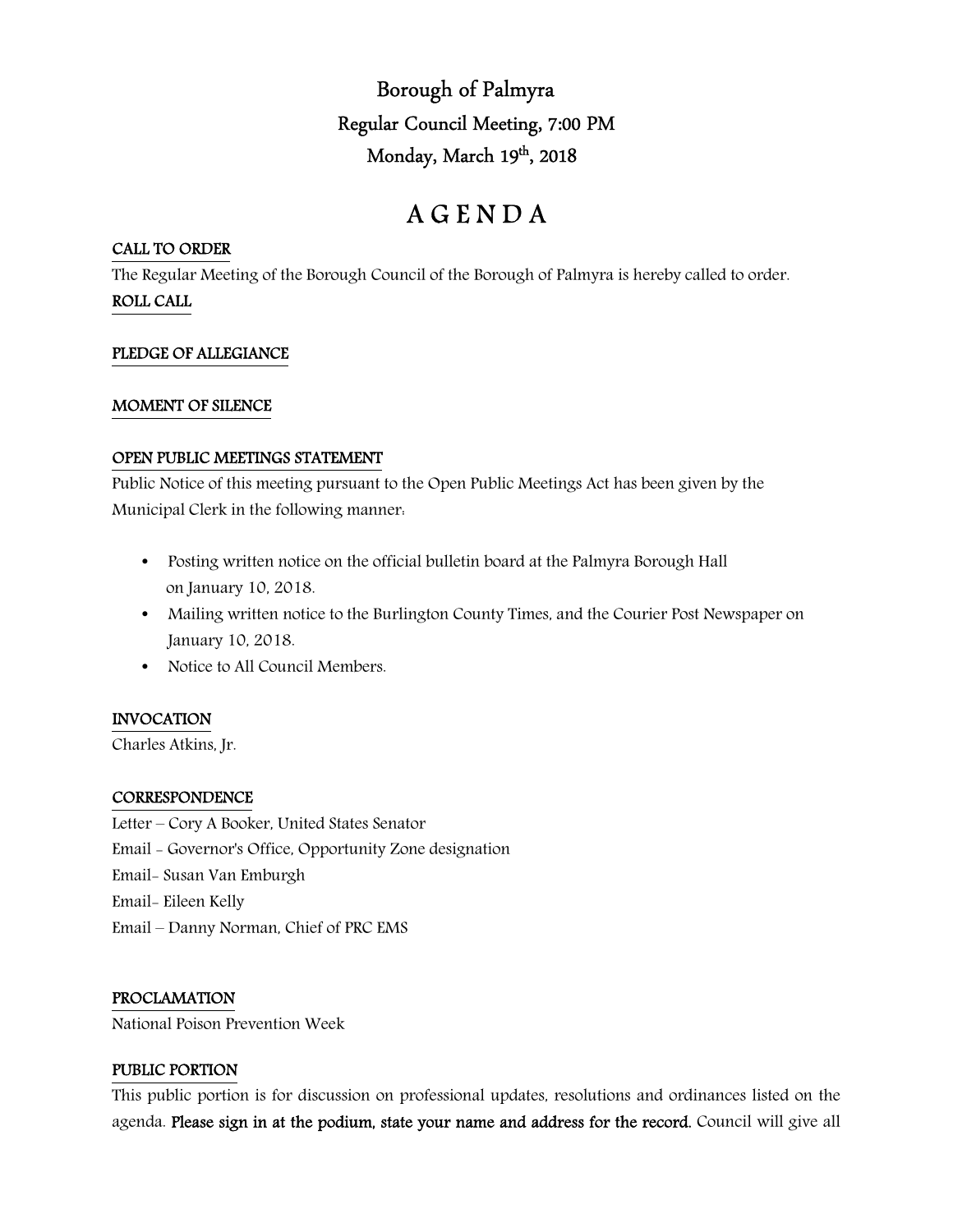comments appropriate consideration. Each citizen will be allotted up to five (5) minutes to speak, in order to allow everyone an opportunity to ask questions and express their opinions or concerns. Please direct all comments to the Mayor. Each citizen may only speak once during each public portion.

# ORDINANCE ON FIRST READING (public hearing April 16<sup>th</sup>, 2018).

Ordinance 2018-02, An Ordinance of the Borough of Palmyra, County Of Burlington, State Of New Jersey, Creating a Junior Firefighter's Auxiliary to the Palmyra Fire Department.

Ordinance 2018-03, An Ordinance of the Borough of Palmyra, County of Burlington, State of New Jersey, amending Chapter 70, Alcoholic Beverages of the code of the Borough of Palmyra.

Ordinance 2018-04, An Ordinance of the Borough of Palmyra Amending Chapter 121 relating to Fire Safety Fees of the code of the Borough of Palmyra.

# RESOLUTIONS Consent Agenda

Resolution 2018-104 to Resolution 2018-109 will be enacted as a single motion, if any resolution needs additional discussion it will be removed from the consent agenda and voted on separately.

Resolution 2018-104, Resolution Approving Participation with the State of New Jersey Federal Grant Program Administered by the Division of Criminal Justice, Department of Law and Public Safety **Resolution 2018-105,** Resolution Authorizing Refund of Tax Overpayment to Block 122.01 Lot 16.02 in the amount of \$2,770.43

Resolution 2018-106, Resolution Awarding the Solid Waste Collection and Disposal Contract to Republic Services, Inc., for a five year period ending March 31st, 2023.

Resolution 2018-107, Resolution Approving LOSAP Eligible Volunteers for 2017 in Accordance with Chapter 21:A1 of the Code of the Borough of Palmyra Entitled "Fire Department Length of Service Awards Point System"

Resolution 2018-108, Resolution Awarding a Contract to Consulting and Municipal Engineers (CME) for the Grove Park Improvements Project in the Amount Not to Exceed \$31,500.00 per their Proposal dated March  $15<sup>th</sup>$ , 2018

Resolution 2018-109, Resolution Authorizing the Payment of Bills for the Month of March 2018 In the Amount of \$2,085,062.05

# MOTION TO APPROVE TREASURERS REPORTS

• February 2018

# DISCUSSION ITEMS

#### NEW Business

- Approval of Clerk's Conference Attendance for Rita Jackson
- 703 Pennsylvania Avenue pending demolition
- FEMA SAFER Grant opportunity for Firefighter recruitment
- USDA Farmers Market Promotion Program grant opportunity
- Rt.73 & Broad Street intersection Rt. 130 Corridor Study Comments